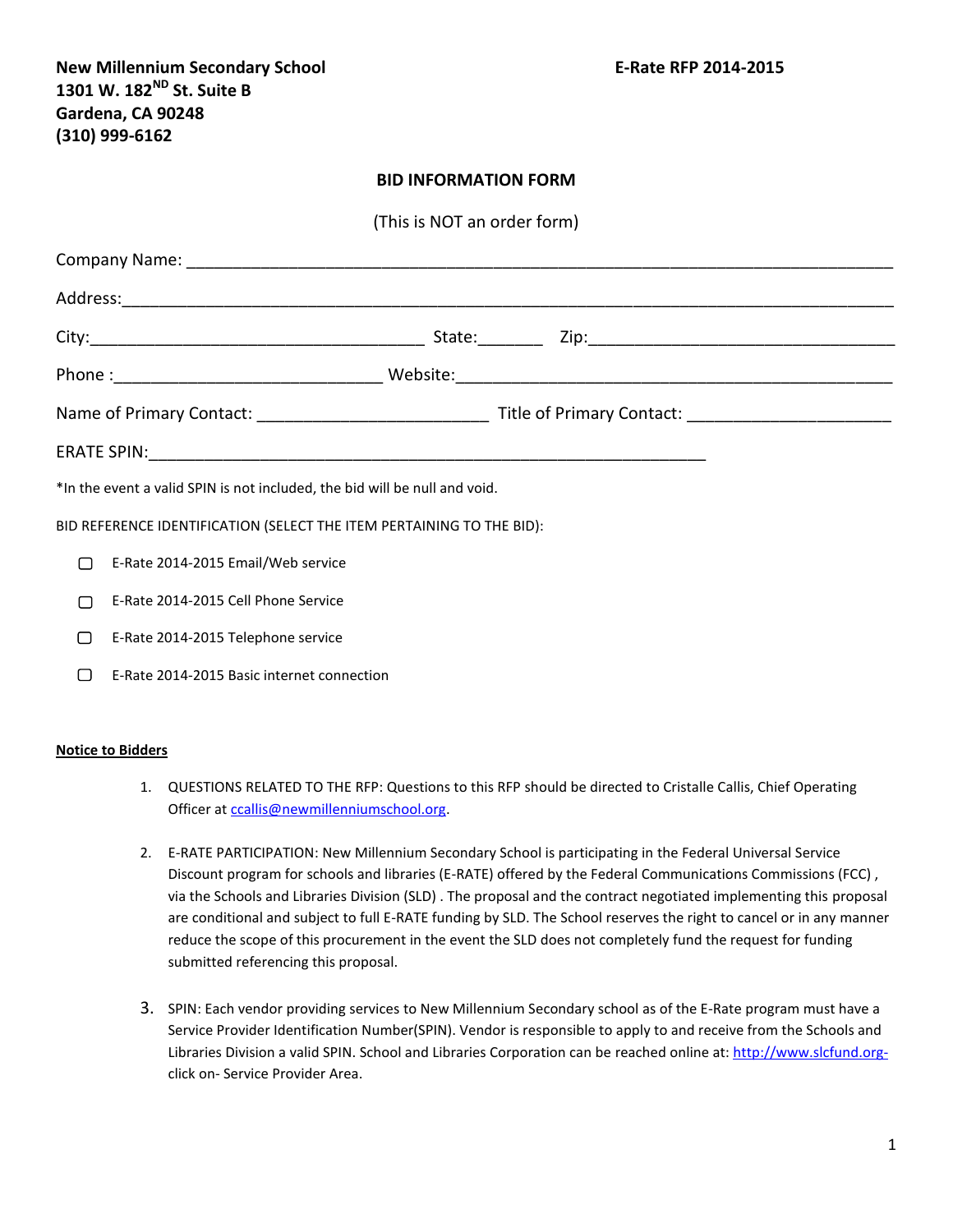- 4. ACCEPTANCE OR REJECTION OF PROPOSALS: New Millennium Secondary school reserves the right to reject any and all proposal or any or all items in proposal, or waive any irregularity of any proposal.
- 5. SIGNATURE: The proposal must be signed in the name of the bidder and must bear the signature in longhand of the person or persons duty authorized to sign the proposal. In case a proposal is submitted by a corporation by a duty authorized officer or agent thereof.
- 6. EXAMINATION OF CONTRACT DOCUMENTS: Bidders shall thoroughly examine and be familiar with the Drawing and Specifications. The failure or omission of any bidder to receive or examine any contract documents, forms, instruments, agendas or other documents or to visit the site an acquaint himself with the conditions there existing shall in no way relieve any bidder from obligations with respect to his proposal or the contract. The submission of a proposal shall be taken as- Prime Facie evidence of compliance with this section.
- 7. ERROR IN PROPOSAL: Any claim by bidder of error in his proposal must be made before proposals are opened, or the claim shall be deemed waived. Any bidder may withdraw his proposal at any time between the hour of the proposal submittal and the hour of the proposal opening and, having done so, no bidder will be permitted to resubmit a proposal.
- 8. WITHDRAWAL OF PROPOSAL: Any bidder may withdraw his propos either personally, by written request, or by telegraphic request confirmed in the manner specified in the proceeding section immediately above prior to the schedule closing time for receipt of proposal. All proposals received by New Millennium Secondary school shall remain subject to acceptance for a period of ninety calendar days after the date of the proposal opening.
- 9. EVIDENCE OF RESPONSIBILITY: Upon the request of the School, a bidder whose proposal is under consideration for the award of the Contract shall submit promptly to the School satisfactory evidence showing the bidder's financial resources, his experience and organization available for the performance of the contract.
- 10. THE CONTRACT: The bidder to whom the award is made shall be required to enter into a written contract with New Millennium Secondary School. These bid specifications and the Bidder's proposal will be attached to, and become a part of, the final contract document.
- 11. PREVAILING LAW: In the event of any conflicts or ambiguities between these specifications and state or federal law , regulations' or rules, then the letter shall prevail.
- 12. FEDERAL OR STATE REGULATIONS: The Bidders proposal and any contract entered into are subject to all applicable statues of the United States or the state of California and all applicable regulations and orders of the Federal or State governments now in effect or which shall be in effect during the period of such contract.
- 13. EQUAL OPPORTUNITY EMPLOYMENT: Bidder, in submitting his proposal, certifies that he is an Equal Opportunity Employer, and certifies that he is in compliance with the Civil Rights Act of 1964, the State Fair Employment Practice Act, and all other applicable Federal and State Laws and regulations relating to equal opportunity employment, including Executive Order No. 11246 of September 24, 1965.
- 14. BRANDS: When a particular brand or brand and number are named in connection with any item it is named as a standard quality and utility only. A Bidder may submit a bid to furnish an item other than the named, but the item offered by the Bidder must state in Bid Form the brand with its number, if any, which will furnish. The school shall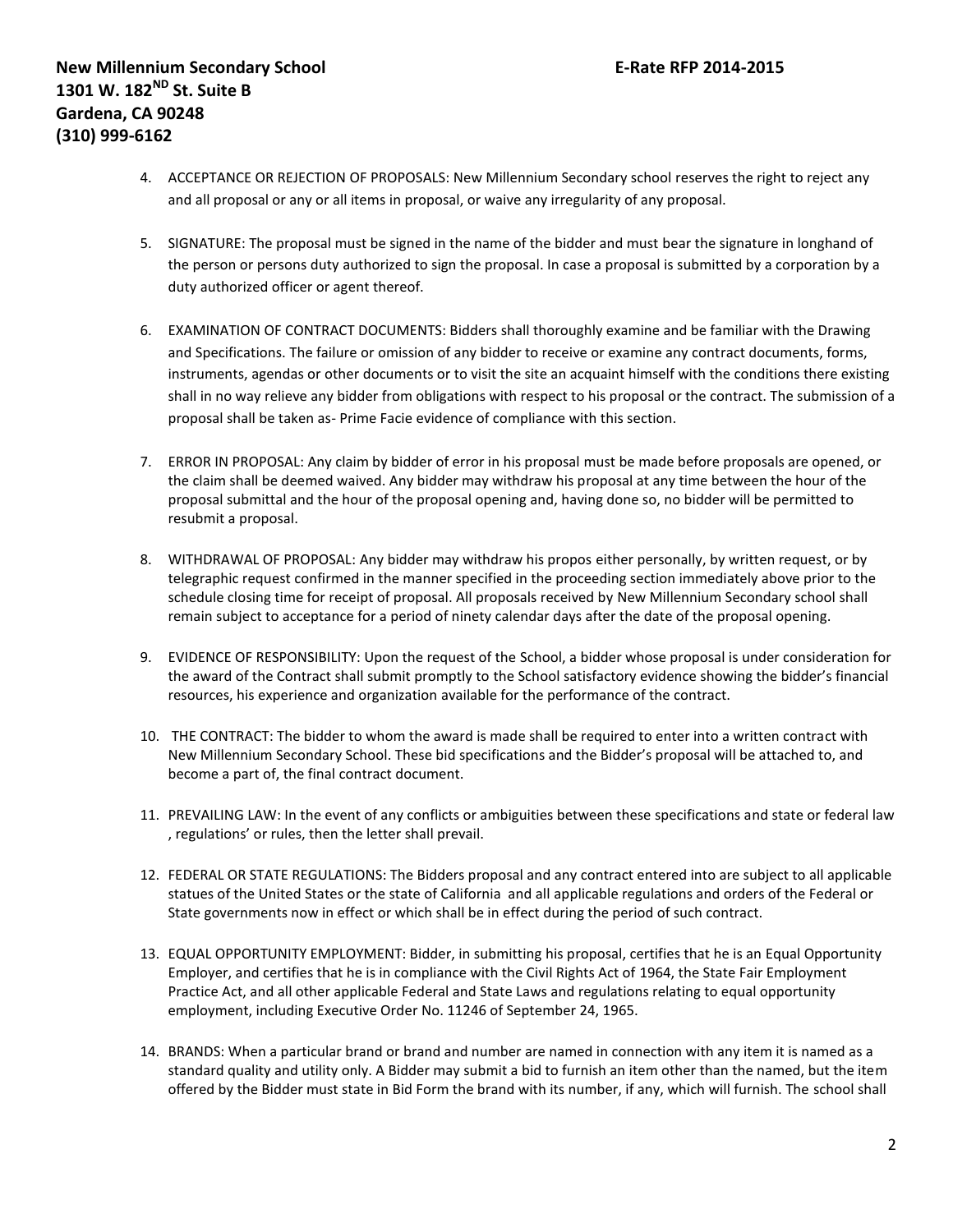be sole judge of whether an offered item is the equal of the named item. If the Bidder fails to write in the brand and number by the school as the standard of quality and utility.

- 15. SAMPLES: Where the Bidder quotes on a brand named as a standard of the quality and utility desired, a sample of the item will not be required unless specifically requested. If the bid submitted is on any other brand or make that that so named a sample thereof must be furnished, if requested, or the bill number will not be considered. The sample submitted shall be exact item the Bidder proposes to furnish. Samples of items, when requested, must be furnished free of expense to the school.
- 16. INSPECTION OF ITEMS FURNISHED: All items furnished shall be subject to inspection and rejection by the School for defects or non-compliance with specifications may be deducted from the contract price.
- 17. INABILITY TO PERFORM. In the event that the Bidder is prevented from making delivery or otherwise performing on the time as specified in the contract by fire, flood, earthquake, labor or transportation problems , war acts of government, or any other similar cause commonly known as an act of God , which is not the fault of the Bidder , The Bidder shall not required to deliver or perform, subject to the following requirements:
	- a. The Bidder shall send written notice to the School of the Bidder's inability to perform in accordance with the contract. The notice shall contain all facts which show the condition which prevents performance. The Bidder shall send such notice as soon as possible but in no event later that the fifth day following the date of insurance of purchase order by the School no later than the date specified in the contract or purchase order, entirely or in part.
	- b. The School may cancel the contract or purchase order entirely or in part.
	- c. The Bidder shall not make any delivery or otherwise attempt to perform under the contract except on the basis of insurance by the School of a new purchase order or written instruction.
- 18. WARRANTY PRODUCT: Seller warrants that all articles furnished shall be free from all defects of material and workmanship, that all articles shall be fit and sufficient for the purposes intended, and shall save, keep, bear harmless and fully identify the School and any of its officers, employees or agents from all damages, or claims for damages, cost or expenses in law or equity that may at any time arise from buyers normal use.

## **Information to bidders**

**All proposals should include detailed descriptions of the product and services with clearly identified per unit cost as pertinent to the request,**

**The proposal to include the minimum:**

- **1. Length of time business has provided this type of service**
- **2. 3 references sites using your service 3 years or more**
- **3. The Service Level Agreement (SLA) for your proposal**
- **4. Indicate any options available**
- **5. Trouble reporting and escalation procedures**
- **6. Hours of operation for help trouble reporting**
- **7. Describe maintenance and trouble notification procedures**
- **8. Cost: Detail all service costs with cost of supported equipment separate**
- **9. Please show applicable discounts separately, if applicable**
- **10. Your E-Rate Service Provider Identification Number( SPIN) on your proposal**